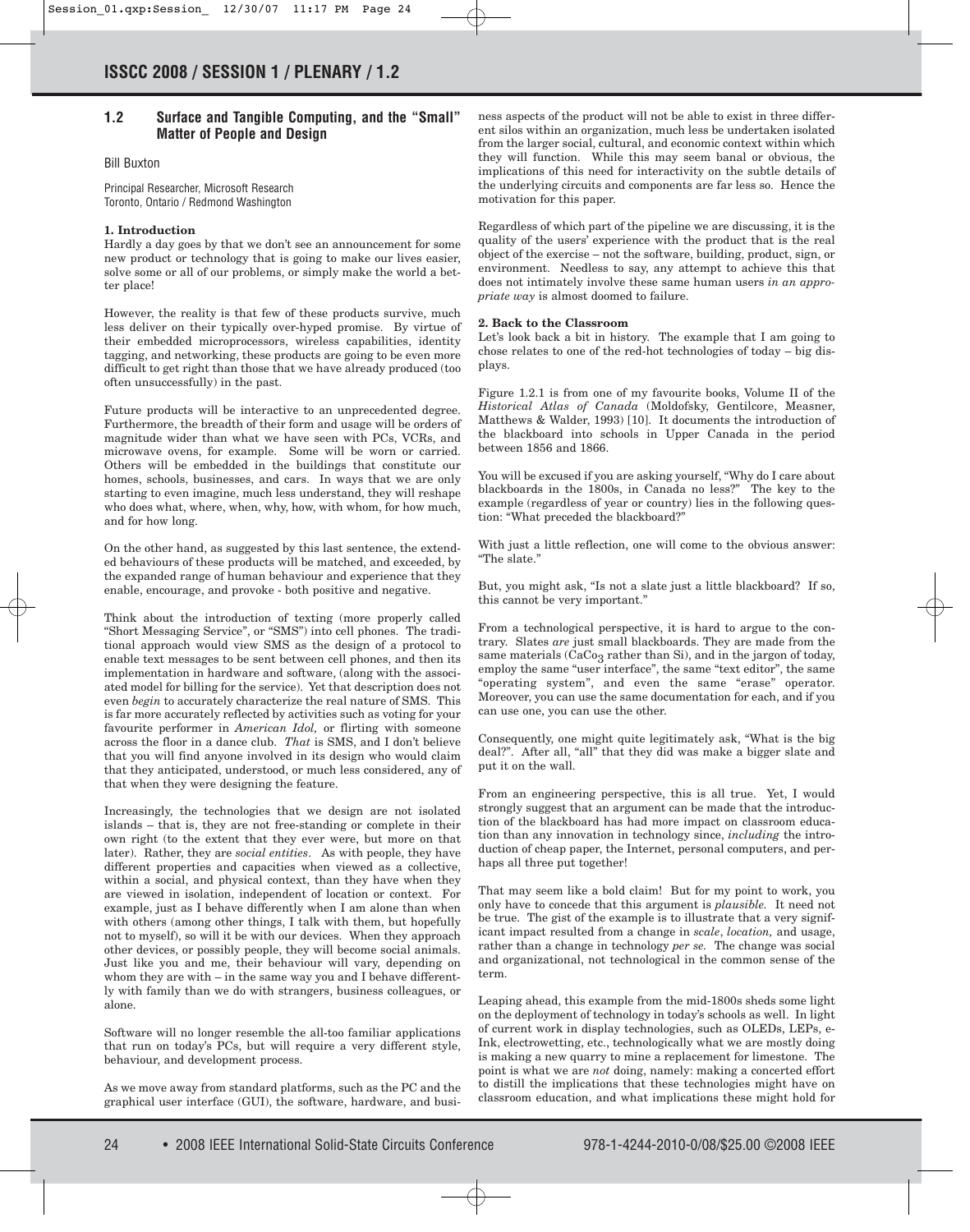the electrical engineer who is making the technical decisions around the circuit design of such displays.

So, how might we do things differently?

#### **3. Other Lessons from Childhood**

The blackboard and slate are not the only experiences from childhood that can help inform us in our quest. So, let me talk about two things that will help us on our path.

#### **4. Finger-Painting**

My involvement in hardware design began in the second half of the 1970s. I was involved in a group at the University of Toronto making a digital instrument for real-time musical performance. In addition to the standard organ-type keyboard, we made a number of touch-sensitive surfaces (Buxton, Hill & Rowley, 1985) [1]. These gave us a far more organic style of control than switches and buttons. One configuration of one of these tablets is shown in Fig. 1.2.2.

Around that same time, we had our first child. Very early on I realized that he already knew what I had only recently thought about. When he got into food, or any other material that he could "paint" with, he used all of his fingers and both of his hands to do so. Now, contrast what he did with your own experience with the touch pads that you have used to control a computer. You were allowed to made only one point at a time, and use only one finger at a time. My one year-old child was smarter than all of us. He wasn't educated enough to be stupid. He knew that he had hands and fingers, – instruments seemingly designed for the sole purpose of smearing everything everywhere that he wanted, whenever he could.

The good news was that at about the same time, we started to discover the same thing in our academic research (as opposed to playpen – although the difference is smaller than one might think!). Carrying on from an earlier thesis in our department (Mehta , 1982) [8], we built a tablet that was sensitive to simultaneous touches at multiple locations, and with the ability to sense the degree of each touch independently (Lee, Buxton & Smith, 1984) [7]. We stopped the work in late 1984 when I saw a much better implementation at Bell Labs – one that was transparent and mounted over a CRT. The problem was that they never released the technology, so, the whole multi-touch venture went dormant for 20 years. But, I never stopped dreaming about it. (Lesson: don't stop your research just because someone else is way ahead of you. It might be transitory, and anyhow, remember the story of the tortoise and the hare.)

#### **5. Speaking and Hearing**

Now, let's switch from finger-painting to your very first experience at making a voice-carrying telecommunications device. Unless you are considerably smarter than me, I suspect that your first experience was to explore something like the device illustrated in Fig 1.2.3.

What it shows is the kind of walkie-talkie that we used to make with string and two tin cans. These worked well, as long as we kept the string taut, and did not let it touch anything. And, if we kept at it, we would later learn that we could do the same thing with two radio speakers whose terminals were connected by two wires – with no battery or amplifier needed. Induction did the magic, and we were freed from the constraints of keeping the wire taut or away from other objects.

All this was fine. But somewhere, like with finger-painting, as we got more educated, we somehow knew less. As engineers we lost the notion that transducers can be bidirectional. Even though we knew that any speaker could also be a microphone, the evidence suggests that until very recently, we forgot to ask the seemingly obvious question: if that is true for speakers, why isn't it also true for displays?

When I asked that question around 1990 at Xerox PARC, I got the answer that I wanted to hear: they can.

You just have to anticipate the capability in how you design the circuits. Yet, it has taken fifteen years until display makers have started to understand that the exciting thing about the technology was not that you could present digital images, but that you could produce *interactive* digital images.

#### **6. Coming Full Circle**

If we return to where we started, what all of this suggests is that while we have developed the capacity to make ever-larger displays, from the perspective of blackboards, we made the board, but forgot the chalk, the erasers, and the fact that it is what we write on them ourselves, as well as what we read from them, that lets them realize their full potential.

So, what if we take that into account? What would that mean?

Well, from a technical perspective, for example, it would mean that instead of considering displays as made up of 3 emissive pixels: R, G, & B, there should be a fourth one in the cluster, "I" for Imaging. And, if we implement things effectively, we can potentially have the makings of something that a one-year-old can appreciate.

As it turns out, there is interesting work in this direction, and my point in diving into all of this is to tease out some of what I think is important to learn from it, and how it might apply in other domains.

### **7. Surface Computing**

Over the past couple of years, a new class of interactive device has begun to emerge, what can best be described as "surface computing". Two examples are illustrated in Fig. 1.2.4.

These typically incorporate a rear-projection display coupled with an optical system to capture touch points by detecting shadows from below. Different approaches to doing the detection have been used, but most employ some form of IR illumination coupled with IR cameras. With today's camera and signal-processing capability, reliable responsive and accurate multi-touch capabilities can be achieved.

Because they are new to most, the tendency in seeing these systems is to assume that they are all more-or-less alike. Well, in a way that is true. But on the other hand, that is perhaps no more so than to say that all ICs are more-or-less alike, since they are black plastic things with feet like centipedes which contain a bunch of transistors and other stuff. In short, the more that you know, the more you can differentiate. But even looking at the two systems in the photo, there is evidence of really significant difference.

You will be forgiven if you think that it is what is displayed on the screen. That is just your misspent youth as part of the television culture that is speaking. No, the really significant difference is that one is vertical and the other is horizontal. (Remember our description of the blackboard, where "all" it was a big slate mounted on the wall? Well, it is a bit like that.) Why is this significant? Well, this is one of those questions perhaps best answered by a child in kindergarten. They will tell you that if you put a glass of water on the vertical one, it will fall to the floor, leading to a bout of sitting in the corner. On the other hand, it is perfectly safe to put things on a table. They will stay there.

So why should we care? The key reason is that there is no reason that the only thing that can be sensed by such surfaces is one's fingers. Hence, it turns out that things like the Microsoft Surface Computer can sense more - much more - as is hinted at in Fig. 1.2.5.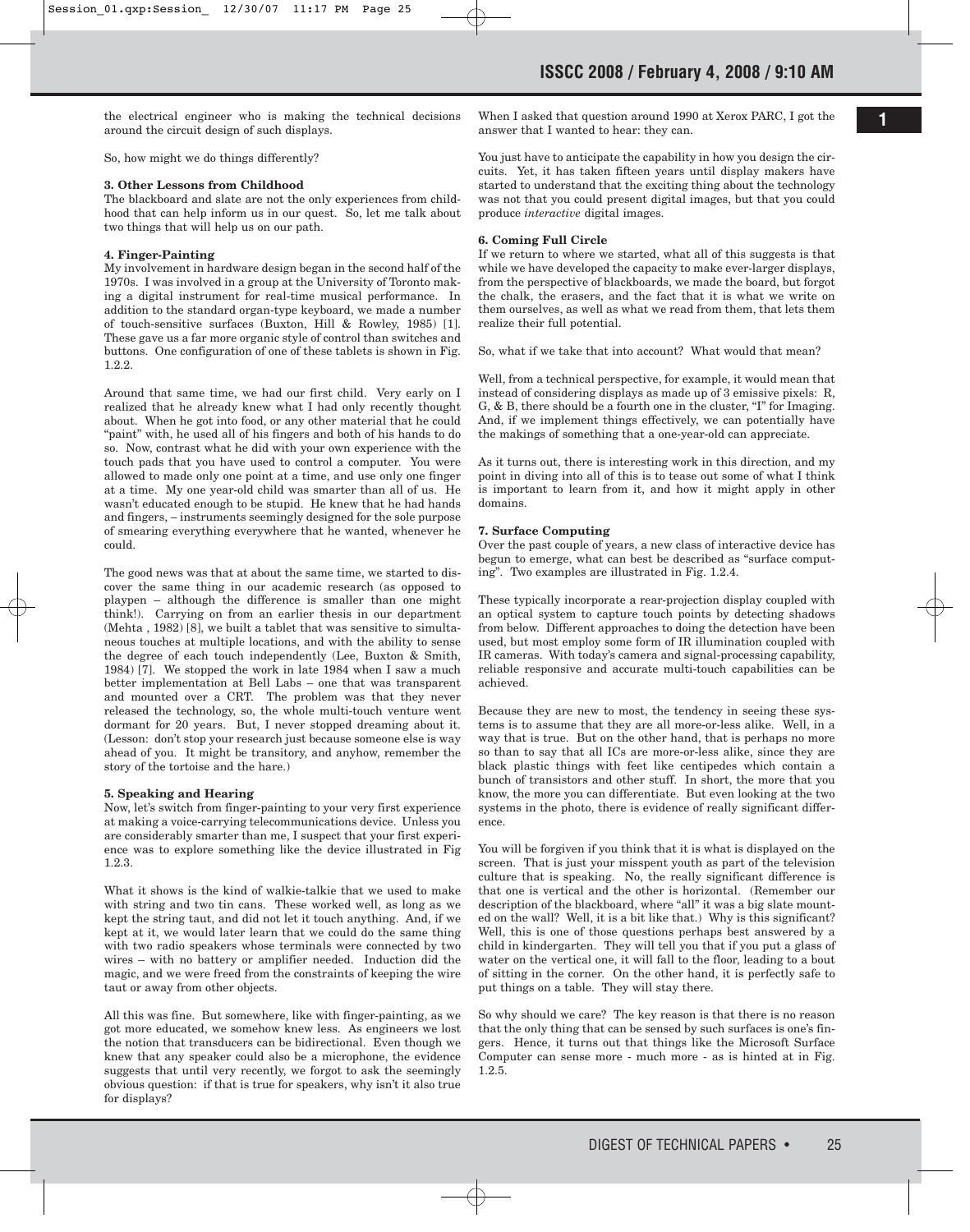Not to put too fine a spin on things, but did it ever occur to you when your meal was getting cold while you were waiting for the server to notice that your wine glass needed filling, that this was a problem that you could address through circuit design, and practically and realistically do so within the next year or so? I thought not! So what else are we missing?

To do this thread justice, let's step back for a bit of background.

## **8. Phycons and Graspable /Tangible Interfaces**

Since the early to mid-1980s, we have become habituated to the use of graphical icons as a staple component in interacting with our computers. For example, some of the icons on my current desktop (as I write) are illustrated in Fig. 1.2.6.

The figure shows visual icons. The question that arises is: "why just for the the eyes?". What about the notion of physical or auditory icons? Well, if we think about it, we use both every day. Think about the different bells, buzzers, and assorted acoustic signals that we know the meaning of, or the shapes of knobs on our devices that we interact with. Why not incorporate these more effectively into our designs?

Well, some people have done so. For our purposes, I want to focus on physical icons, or what have alternatively come to be known as "phycons". The first time that I saw such things really developed as a concept was in Japan in 1994 while visiting a company called Wacom. There, one of the founders, Murakami-san, showed me a prototype paint program that had no menus on the screen (Fukuzaki, 1993) [4]. The entire screen real-estate was devoted to the electronic canvas, and the "icons" were held in the hands.

There was a phycon for each key function:

- A stylus: to act as your paintbrush
- An eraser: to correct mistakes
- A paint-pot: to invoke your colour picker
- A filing cabinet: to save or retrieve your work

The devices used to work with this system are illustrated in Fig. 1.2.7. What was wonderful about this system was that you could keep your eyes on your painting, and select the tool that you wanted to use eyes-free. For me, at least, this system was a revelation. It certainly stimulated research in our lab, such as Fitzmaurice, Ishii, and Buxton, (1995) [2], and Fitzmaurice (1996) [3]. This work opened up a new direction in human-computer interaction, one that has become variably known as "graspable" or "tangible" interaction.

#### **9. Graspable Computing and the Society of Appliances.** We are going to build on four notions:

- physical icons and tangible interaction are broadly extensible concepts
- Surface as a bidirectional transducer that can sense what device is placed on it
- that the tangible devices that can be sensed on the Surface can be far more complex than credit cards, drinking glasses, erasers, pens, ink pots, etc.
- that the interactions between the Surface and the rec ognized device can go well beyond simple device and location recognition, or simple button pushing.

We see how this relates to Fig. 1.2.8, when we consider what happens when the physical device that I place on the Surface device is a Smartphone or two MP3 players, as is shown in.

There are a number of important things to notice in this photo. First, the albums in the unit under the user's hand are visible on

the Surface, under the Zune MP3 player. Second, the track list of the current album appears up to the right. Other albums from the library or elsewhere appear scattered on the surface. Any of these can be played by touching them. But they can also be loaded in either Zune on the Surface, just by dragging, as can the albums under the user's hand be dragged from the Zune on the left to the grey one on the right.

So, what is going on here, and why is it important?

First, the nature of the interactions is extremely rich, but simple. Natural, perhaps. To get a sense of the degree to which this is true, imagine doing all of this with a conventional PC and two MP3 players. How long would it take you to teach your mother how to do it that way? How long would it take the way shown in the photo?

Second, so, what makes this so effective? To begin with, the transition in the behaviour of the Zune player, from stand-alone appliance to integration with the Surface (not to mention the other Zune) is seamless and transparent. That is, it happens automatically, is visible, and has no surprises. Things conform to expectations, even though one has never done this before.

But, it is deeper than that. The Surface and the Zunes are not really siblings. What is going on here is more of a figure-ground relationship. The Surface provides visual context that makes explicit what is going on between the two Zunes, fore example. As we go to richer transactions, one escapes the boundaries of the small displays on the Zunes, and things become visible and manipulatable.

Yet, when you pick the device up, the transition to departure is smooth and continuous. And the devices revert to their standalone behaviours.

Finally, we have only hinted at the potential richness of the potential types of interaction. We have not even touched upon integrating richer audio into the system. For example, non-speech audio cues could create a sound ecology that helps one understand what is going on. Likewise, we have not talked about speech to enhance communication with either remote people or with machines. The potential is as interesting as it is challenging.

### **10. Wrap-Up**

So where does all of this leave us? Yes, the ideas are compelling. Yes, many of them not only work, but after up to twenty years of refinement, are being commercialized. This is all good news, and a very good example of how visions of usage can help drive technology. But what we have seen is only the tip of the proverbial iceberg in terms of realizing the real potential of technology, broadly reviewed.

Yes, we can make large interactive surfaces using rear-projection coupled with optical sensing. But that is not where we either want or need to be. For example, as well as others, we are working on thin displays, comparable to conventional laptop LCD panels, that have the bidirectional properties of our old tin-can walkie-talkie (Hodges, Izadi, Butler, Rrustemi & Buxton, 2007) [6], as is shown in Figure 9. But, even if we have inexpensive large thin multitouch surfaces, the challenges are still substantial:

First, new sensors and capabilities in mobile devices, that can serve as tangible interfaces for interaction through Surface, is still largely open. Our preliminary work with things like MP3 players, digital cameras, and mobile phones, just scratches the surface (so to speak) and stimulate as many questions as are answered.

Wilson and Sarin (2007) [11], for example, have demonstrated the detection of mobile phones, and the use of Bluetooth to support interaction and cross-functionality between the phone and Surface, and two different phones via Surface. However, none of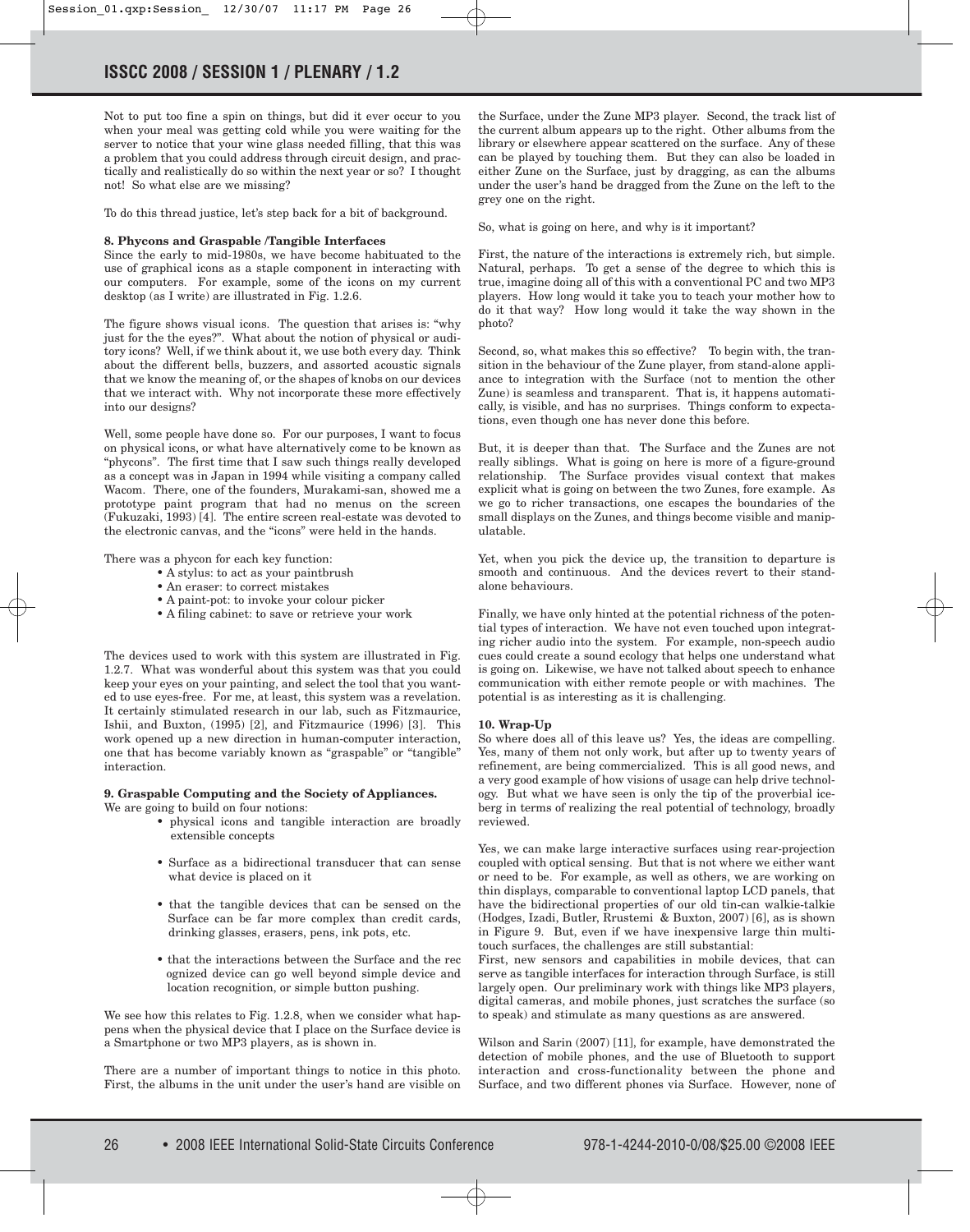the existing protocols work as one would like and this brings us to the key point – this is so because they were not designed with the needs and constraints of the types of interactions that we are working on, in mind. While brilliant, they do not do what we need.

I spoke earlier about the paradox in the speed of technology development – it goes at rocket speed, but that of a glacier as well; Simultaneously! In the perfect world, this would be ideal: we could go through several iterations of ideas so that by the time the new paradigms of interaction, such as Surface and Tangible computing are ready for prime time, everything will be in place.

But, the rapid iteration is more directed at supporting the old paradigms faster and cheaper, rather then helping shape the new ones. The reasons are not hard to understand. From the perspective of circuit design, the problems are really hard. So, one has to have one's head down working flat out to get anything done. But, there is a side of me that motivated this paper that asks, If it is so hard, then isn't it worth making sure that the things one is working on are things that are worthy of one's hard-earned skills?

I don't presume to suggest that I know better than anyone else what is worth working on. But, what I can say, and hope that I have demonstrated, is that the "brand-spanking-new revolutionary latest cool things" that are garnering attention today are ideas that have been knowable and in the works for twenty years. That is, long enough for us, and a few generations of graduate students, to ponder their implications from a circuit design perspective.

I guess that my best concluding remark would be this: There is a community that is as good at thinking about such things, as the circuit-design community is, at what it does. I wonder where we might be now if we shared our visions more clearly, much sooner, in the grand scheme of things.

While the past is water under the bridge, I can still speculate on what could happen if we do so in the future. My hope is that this paper provides a catalyst for more than a few of you to have similar thoughts. And then, collectively, we act on them.

#### *References:*

[1] W. Buxton, R. Hill, and P. Rowley, "Issues and Techniques in Touch-Sensitive Tablet Input", *Computer Graphics*, 19(3), *Proceedings of SIG-GRAPH'85*, pp. 215-223, 1985.

[2] G.W. Fitzmaurice, H. Ishii, and W. Buxton, "Bricks: Laying the Foundations for Graspable User Interfaces" *Proceedings of CHI'95, 4*42-449, 1995.

[3] G.W. Fitzmaurice, "User Interfaces", PhD Thesis, Department of Computer Science, 1996.

[4] Y. Fukuzaki, "Electronic Pen According to the BTRON Guideline and its Background", *Tronware*, *Vol. 4*, *Personal Media Publishers, Japan*, pp. 49-62 (in Japanese), 1993.

[5] J.Y. Han, "Low-Cost Multi-Touch Sensing through Frustrated Total Internal Reflection", *Proceedings of the 18th Annual ACM Symposium on User interface Software and Technology UIST '05*, pp. 115-118, 2005.

[6] S. Hodges, S. Izadi, A. Butler, A. Rrustemi and B. Buxton, **"**ThinSight: Versatile Multi-touch Sensing for Thin Form-Ractor Displays*", Proceedings of the 20th Annual ACM Symposium on User Interface Software and Technology UIST '07,* pp. 259 - 268, 2007*.*

[7] S. Lee, W. Buxton, and K.C. Smith, "A Multi-Touch Three Dimensional Touch-Sensitive Tablet", *Proceedings of the 1985 Conference on Human Factors in Computer Systems, CHI '85*, pp. 21-26, 1985.

[8] N. Mehta, "*A Flexible Machine Interface",* MASc. Thesis, Department of Electrical Engineering, University of Toronto, 1982.

[9] Microsoft, http://www.surface.com, 2007

[10] B.R. Moldofsky, L. Gentilcore, D. Measner, G.J. Matthews, and R.H. Walder, *"Historical Atlas of Canada II: The Land Transformed, 1800-1891*", University of Toronto Press, 1993.

[11] A.D. Wilson and R. Sarin, "BlueTable: Connecting Wireless Mobile Devices on Interactive Surfaces Using Vision-Based Handshaking", *Graphics Interface*, pp. 119-125, 2007.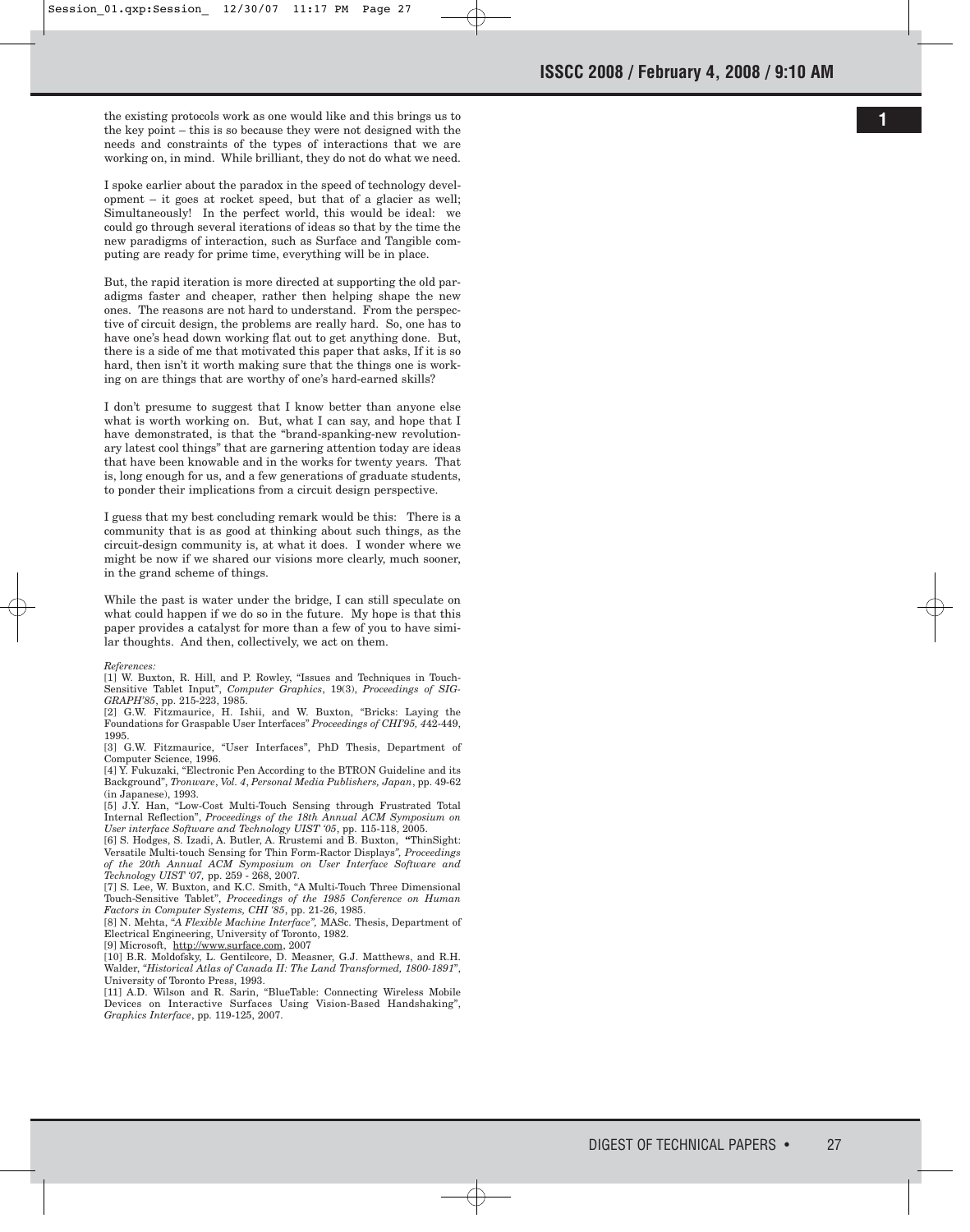

**Figure 1.2.1: The introduction of blackboards into schools in Upper Canada between 1856 and 1866. From the Historical Atlas of Canada, Volume II, Plate 55 [10].**



**Figure 1.2.2: A Touch-Sensitive Tablet. The overlay defines a number of virtual sliders and buttons that can be used to control a digital sound synthesizer. The edges of the overlay gave tactile feedback. To enable manipulating multiple sliders at a time, we built a touch tablet capable of sensing multiple points of contact simultaneously, with pressure independent for each contact point.** 



**Figure 1.2.3: A Tin-Can Walkie-Talkie. As long as you kept the string taut, and it didn't touch anything, you had your very own home-made voice-communication device. The important underlying message of significance that most of us missed was the existence proof of symmetrical bi-directional transducers. That is, every loudspeaker can also be a microphone.** 



**Figure 1.2.4: Surface Computing: The left image shows multi-touch interaction on a vertical rear-projection display. This is finger painting worthy of any kindergarten student. The work is by Jefferson Han of NYU (Han, 2005) [5]. The right image is a coffee-table-like horizontal Surface from Microsoft (2007) [9]. Likewise, it uses a rearprojection multi-touch sensing display.** 



**Internet Explorer** 

**Windows Mobile** 

**Device Center**